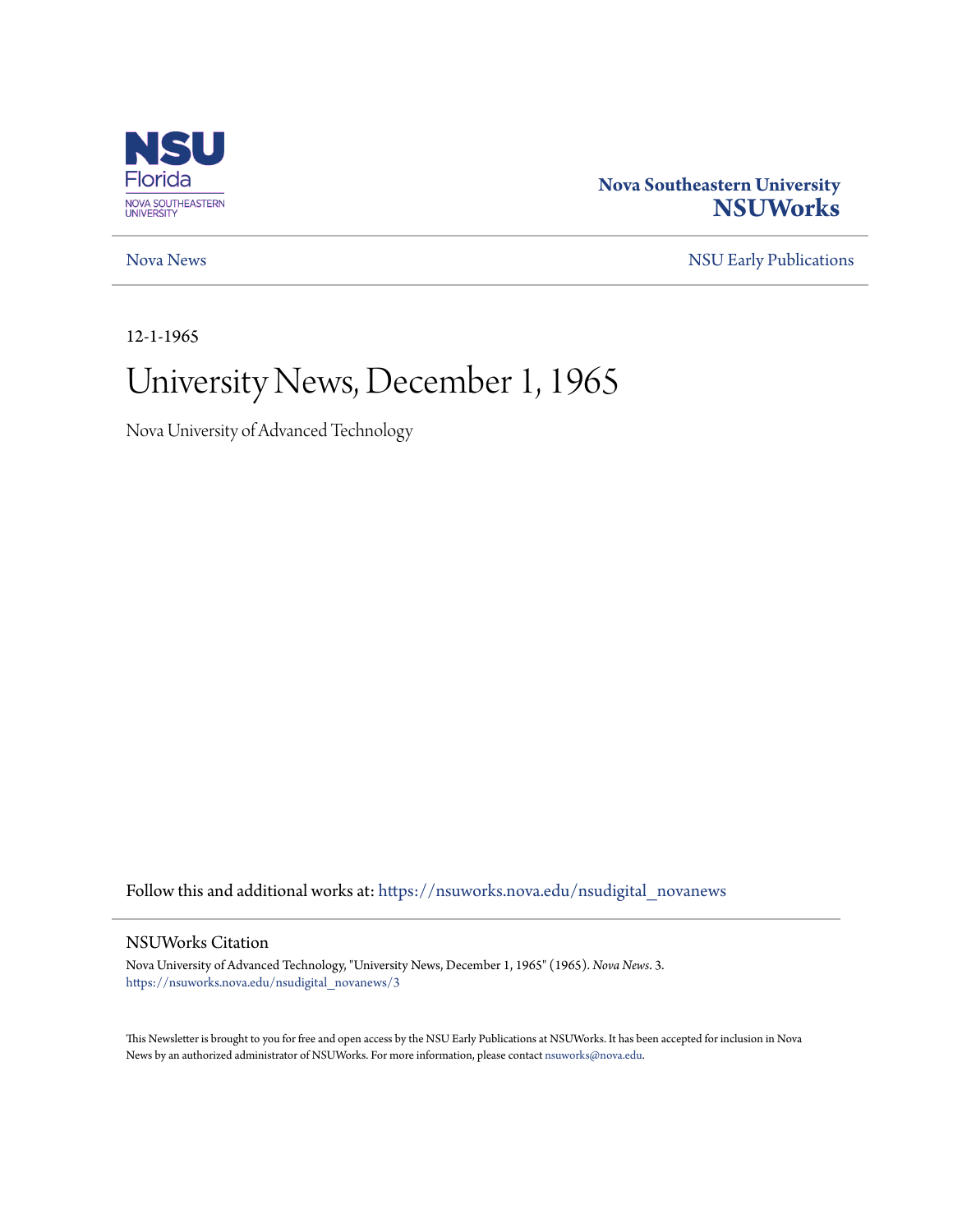# **UNIVERSITY news**

Published twice monthly by

### **NOVA UNIVERSITY of ADVANCED TECHNOLOGY**

Campus: South Florida Education Center in Broward County, Fla. Opening: September, 1967 Present Offices: 232 E. Las Olas Blvd., Fort Lauderdale, Fla. Physical Science Center: 424 to 442 E. Las Olas Blvd. Phone 525-6771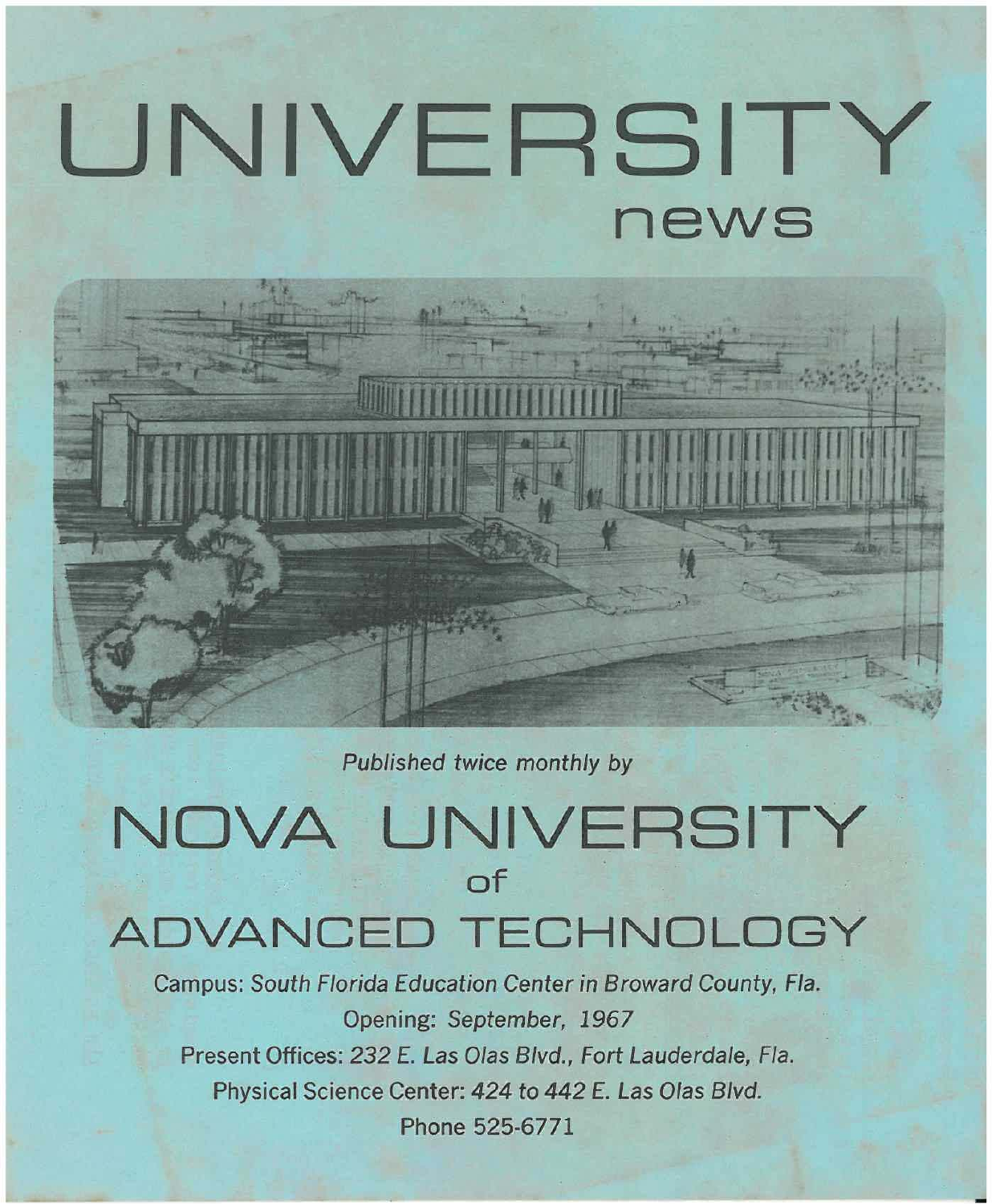UNIVERSITY NEWS December I, 1965

Next big day for all who are interested in Nova University will be the formal dedication of the campus on Saturday, Dec. 11 at 2 p.m. The location is just west of Nova High School and Broward Junior College, where the original 125 acres acquired from the federal government has been expanded with gifts to a total of 275 acres.

The Nova High School Band and Chorus and the Junior College Chorus are to perform for the ceremony. State and local officials and leaders from all Broward communities will be present, among them Congressman Paul Rogers. The principal address will be delivered by one of America's foremost scientists, Dr. Frederick Seitz, who is president of the National Academy of Sciences and a member of our University's International Advisory Board.

Campus Dedication Day is to be a great and significant occasion for all of Broward, and everyone any way interested in the University movement will be **most welcome . . .** 

 $*$  it it is in  $*$ 

The campus, as you may know by now, soon will be fully in the possession of the University.

Only a few days ago, Senator George Smathers announced from Washington that the University will not be required to make any further payments on its \$250,000 debt to the government for the 125 acres of land. University supporters already had paid \$125,000 against a total purchase price of \$375,000.

Dr. Raymond Pepinsky, our noted research professor of physics and chemistry, has returned from a visit to the University of Giessen, Germany, where he was awarded an honorary doctorate -- only the fourth such honor to be granted by that university in the 360 years since its founding.

 $\begin{array}{ccc} \star \end{array}$ 

The degree lauds Dr. Pepinsky not only for his immense contributions to the science of crystal physics but as "a great many-sided scientist and gentleman."

• \* \*

 $\star$ 

 $\lim_{n \to \infty}$  out to Broward's community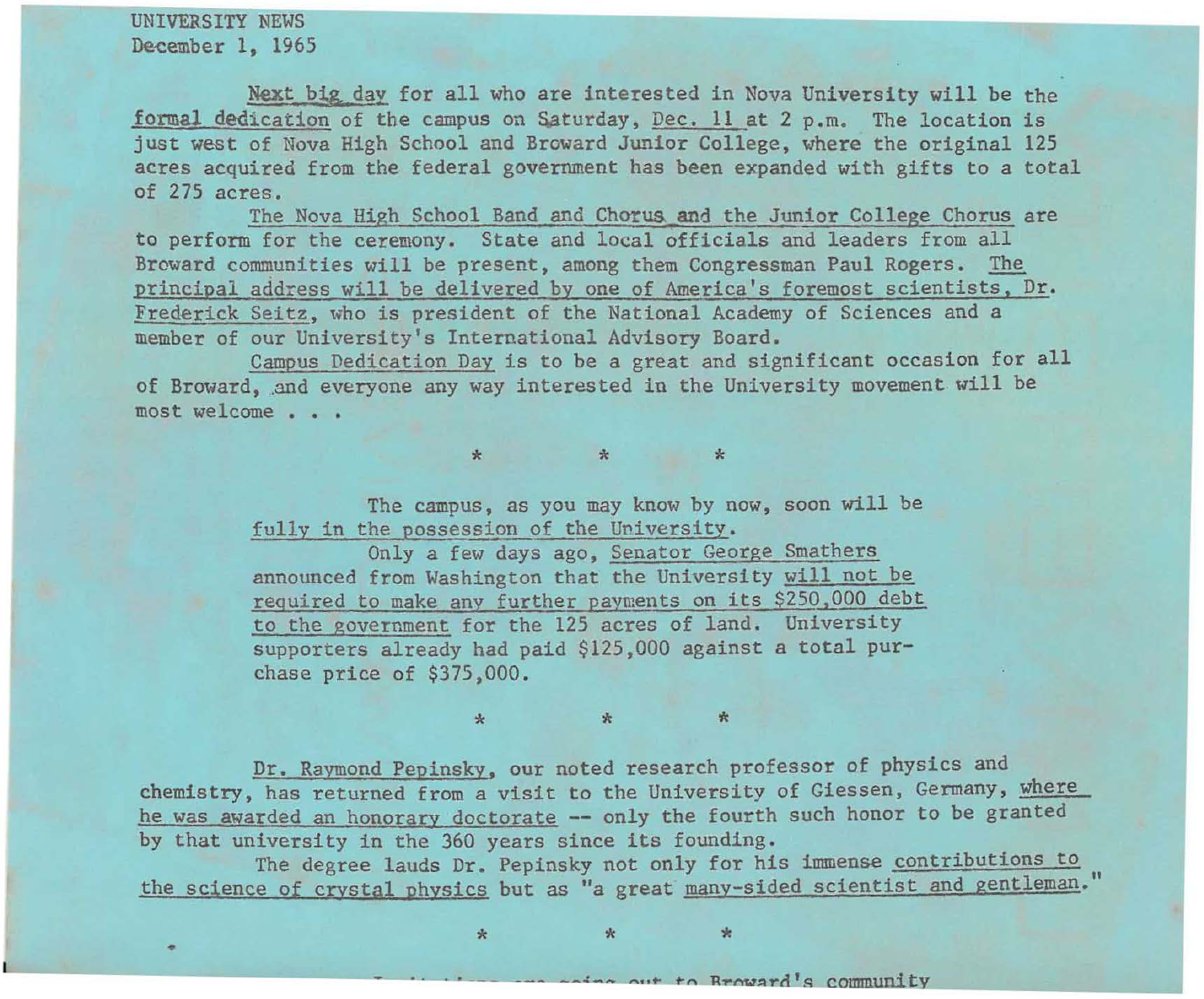leaders and University supporters to become members or the Nova University Association and "honorary alumni".

Those who join will be given opportunities to participate in a number of cultural and social events this winter and spring -- lectures, study groups, discussion clubs, balls and receptions. The membership fee is \$15 per year.

Now that the race tracks have opened again, it's time to start thinking about Nova Day at Gulfstream Park in April. . . . and about the additional Nova Days to be held at other pari-mutuel establishments in the county (a full schedule of these will be announced later).

.. \* \*

The Nova Days were brought about by our Broward legislators, Jimmy Donn, Sr., and Jimmy. Jr., of Gulfstream Park, during last summer's session of the legislature. We're hopeful of great things from them -- perhaps as much as \$300,000 a year . . .

\* \* \*

Davie people are on the downhill side now of their campaign to raise \$1.25 million for the University's first residence hall -- which will be named Davie Hall. At their most recent report meeting they totalled up contributions and pledges amounting to more than  $$600,000$  ... and Chairman A. D. Griffin is confident the remainder will be subscribed within a short time after the first of the **year . . . .** 

University officials and members of the Breward County Industrial Development Board continue to be hopeful that this county will be chosen as the site of the government's \$300 million atom smasher.

\* \* \*

Our people, community leaders and BCIDD men spent a full afternoon recently with an inspection team from the Atomic Energy Commission, providing *detail*, answers to the questions that team members asked about the Broward site and the general environment of the area. The decision as to the location of the project  $1$ e~ ... p.Jct..erl **in** '. 'ar l.:,. **1966 •••** *z:.-- - --*